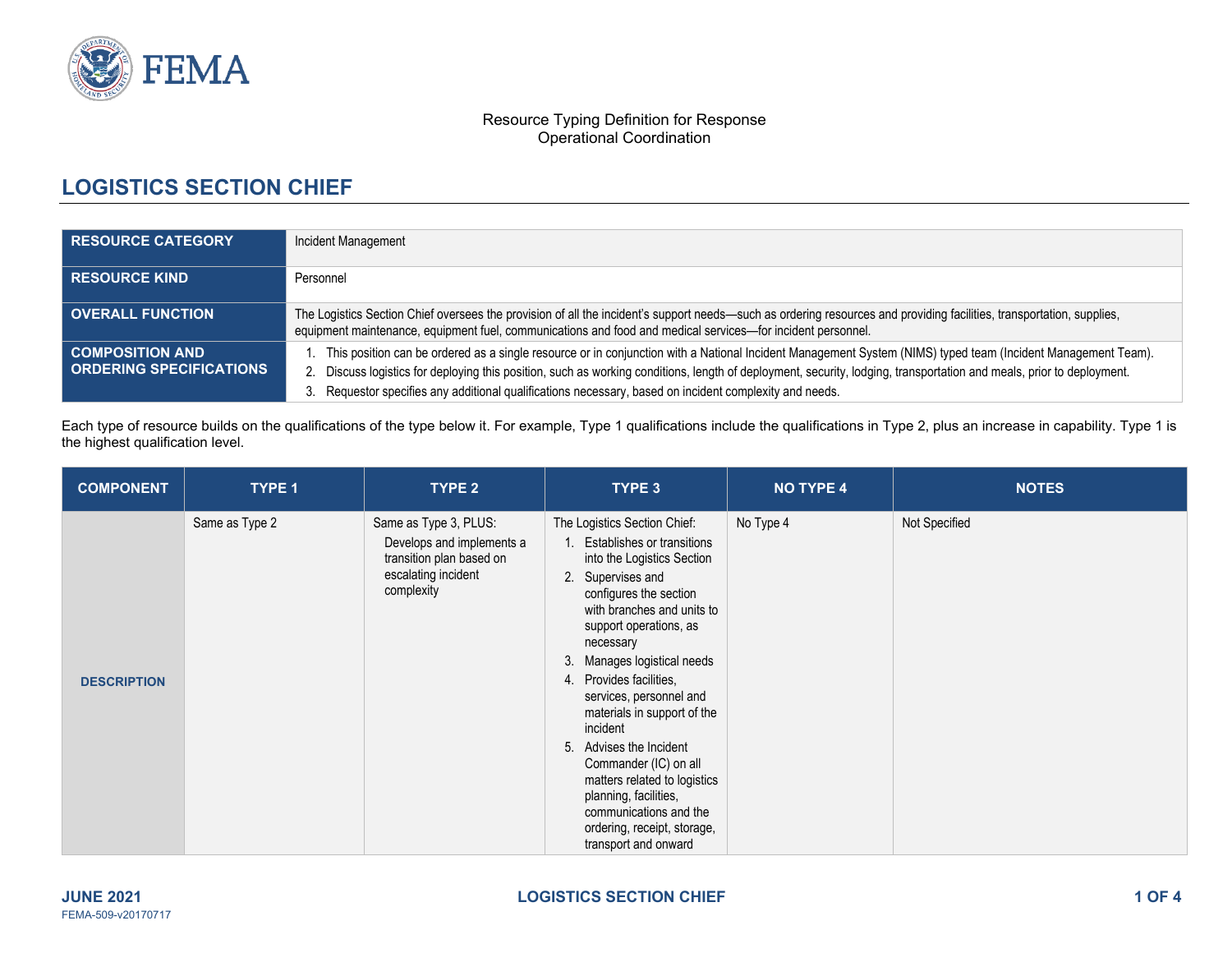

#### Resource Typing Definition for Response Operational Coordination

| <b>COMPONENT</b> | TYPE 1         | TYPE <sub>2</sub> | TYPE 3                                                                                                                                                                                                                                                                                                                                                                                                                                                                                                                                                                                                                                                                                                                                                                                                                                                | <b>NO TYPE 4</b> | <b>NOTES</b>                                                                                                                                                                                                                                                                                                                                                 |
|------------------|----------------|-------------------|-------------------------------------------------------------------------------------------------------------------------------------------------------------------------------------------------------------------------------------------------------------------------------------------------------------------------------------------------------------------------------------------------------------------------------------------------------------------------------------------------------------------------------------------------------------------------------------------------------------------------------------------------------------------------------------------------------------------------------------------------------------------------------------------------------------------------------------------------------|------------------|--------------------------------------------------------------------------------------------------------------------------------------------------------------------------------------------------------------------------------------------------------------------------------------------------------------------------------------------------------------|
|                  |                |                   | movement of goods,<br>services and personnel<br>6. Supervises or contributes<br>to the Incident Action Plan<br>(IAP) process                                                                                                                                                                                                                                                                                                                                                                                                                                                                                                                                                                                                                                                                                                                          |                  |                                                                                                                                                                                                                                                                                                                                                              |
| <b>EDUCATION</b> | Not Specified  | Not Specified     | Not Specified                                                                                                                                                                                                                                                                                                                                                                                                                                                                                                                                                                                                                                                                                                                                                                                                                                         | No Type 4        | Not Specified                                                                                                                                                                                                                                                                                                                                                |
| <b>TRAINING</b>  | Same as Type 2 | Same as Type 3    | Completion of the following:<br>1. IS-100: Introduction to the<br><b>Incident Command</b><br>System, ICS-100<br>2. IS-200: Basic Incident<br>Command System for<br>Initial Response, ICS-200<br>3. ICS-300: Intermediate<br><b>Incident Command</b><br>System for Expanding<br>Incidents<br>4. ICS-400: Advanced<br><b>Incident Command</b><br>System for Command and<br>General Staff - Complex<br>Incidents<br>5. IS-700: Incident<br>Management System, An<br>Introduction<br>6. IS-800: National<br>Response Framework, An<br>Introduction<br>7. E/G/L 0191: Emergency<br>Operations<br>Center/Incident<br><b>Command System</b><br>Interface<br>8. E/L 0967: National<br>Incident Management<br>System Incident<br>Command System All-<br>Hazards Logistics Section<br>Chief, or equivalent<br>9. United States Fire<br>Administration (USFA) O- | No Type 4        | 1. Identified equivalent trainings should meet or<br>exceed course learning objectives.<br>2. The NIMS Training Program defines a national<br>baseline to guide and promote NIMS training. It<br>provides recommendations to assist Authorities<br>Having Jurisdiction (AHJ) in developing their<br>own training plans, tailored to their specific<br>needs. |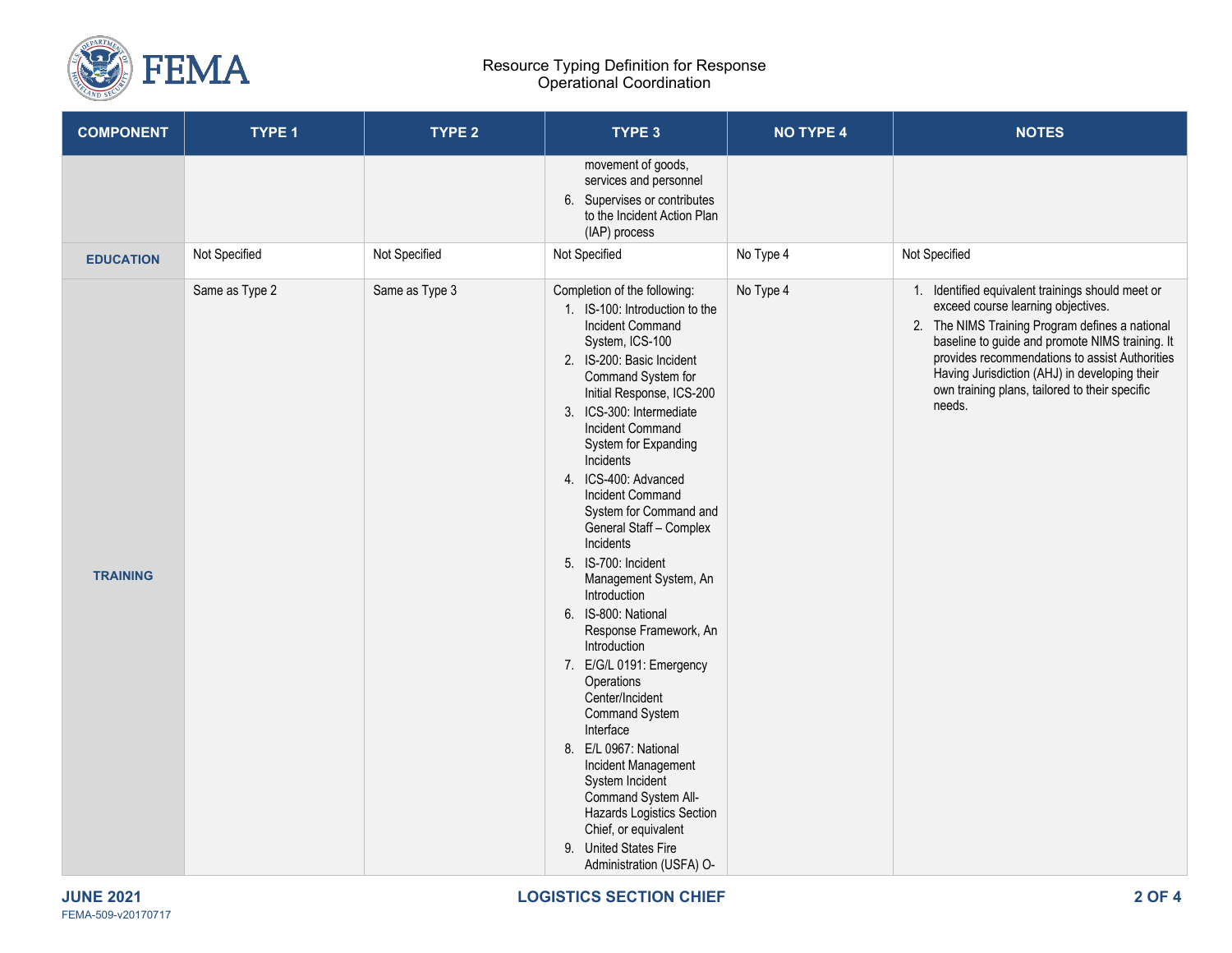

#### Resource Typing Definition for Response Operational Coordination

| <b>COMPONENT</b>                                                                            | <b>TYPE 1</b>                                                                                                                                                                                                                                                                                         | TYPE <sub>2</sub>                                                                                                                                                                                                                          | <b>TYPE 3</b>                                                                                                                                                                                            | <b>NO TYPE 4</b> | <b>NOTES</b>                                                                                 |
|---------------------------------------------------------------------------------------------|-------------------------------------------------------------------------------------------------------------------------------------------------------------------------------------------------------------------------------------------------------------------------------------------------------|--------------------------------------------------------------------------------------------------------------------------------------------------------------------------------------------------------------------------------------------|----------------------------------------------------------------------------------------------------------------------------------------------------------------------------------------------------------|------------------|----------------------------------------------------------------------------------------------|
|                                                                                             |                                                                                                                                                                                                                                                                                                       |                                                                                                                                                                                                                                            | 0305: Type 3 All-Hazards<br>Incident Management<br>Team (AHIMT)<br>Introduction, or equivalent                                                                                                           |                  |                                                                                              |
| <b>EXPERIENCE</b>                                                                           | Same as Type 2, PLUS:<br>Successful completion of<br>the National Qualification<br>System (NQS) Position<br>Task Book (PTB) for the<br>NIMS Type 1 Logistics<br>Section Chief, or<br>equivalent AHJ<br>documentation<br>Satisfactory performance<br>2.<br>as a NIMS Type 2<br>Logistics Section Chief | Same as Type 3, PLUS:<br>1. Successful completion of<br>the NQS PTB for the<br>NIMS Type 2 Logistics<br>Section Chief, or<br>equivalent AHJ<br>documentation<br>2. Satisfactory performance<br>as a NIMS Type 3<br>Logistics Section Chief | Successful completion of<br>the NOS PTB for the<br>NIMS Type 3 Logistics<br>Section Chief, or<br>equivalent AHJ<br>documentation<br>2. Experience in incident<br>management in a<br>subordinate position | No Type 4        | Not Specified                                                                                |
| <b>PHYSICAL/</b><br><b>MEDICAL</b><br><b>FITNESS</b>                                        | Same as Type 2                                                                                                                                                                                                                                                                                        | Same as Type 3                                                                                                                                                                                                                             | Light                                                                                                                                                                                                    | No Type 4        | The NIMS Guideline for the NQS defines<br>Physical/Medical Fitness levels for NQS positions. |
| <b>CURRENCY</b>                                                                             | Functions in this position during<br>a qualifying incident, planned<br>event, exercise, drill or<br>simulation at least once every<br>five years                                                                                                                                                      | Same as Type 3                                                                                                                                                                                                                             | Functions in this position or a<br>higher position during a<br>qualifying incident, planned<br>event, exercise, drill or<br>simulation at least once every<br>five years                                 | No Type 4        | A higher position is one for which this position is a<br>prerequisite.                       |
| <b>PROFESSIONAL</b><br><b>AND TECHNICAL</b><br><b>LICENSES AND</b><br><b>CERTIFICATIONS</b> | Not Specified                                                                                                                                                                                                                                                                                         | Not Specified                                                                                                                                                                                                                              | Not Specified                                                                                                                                                                                            | No Type 4        | Not Specified                                                                                |